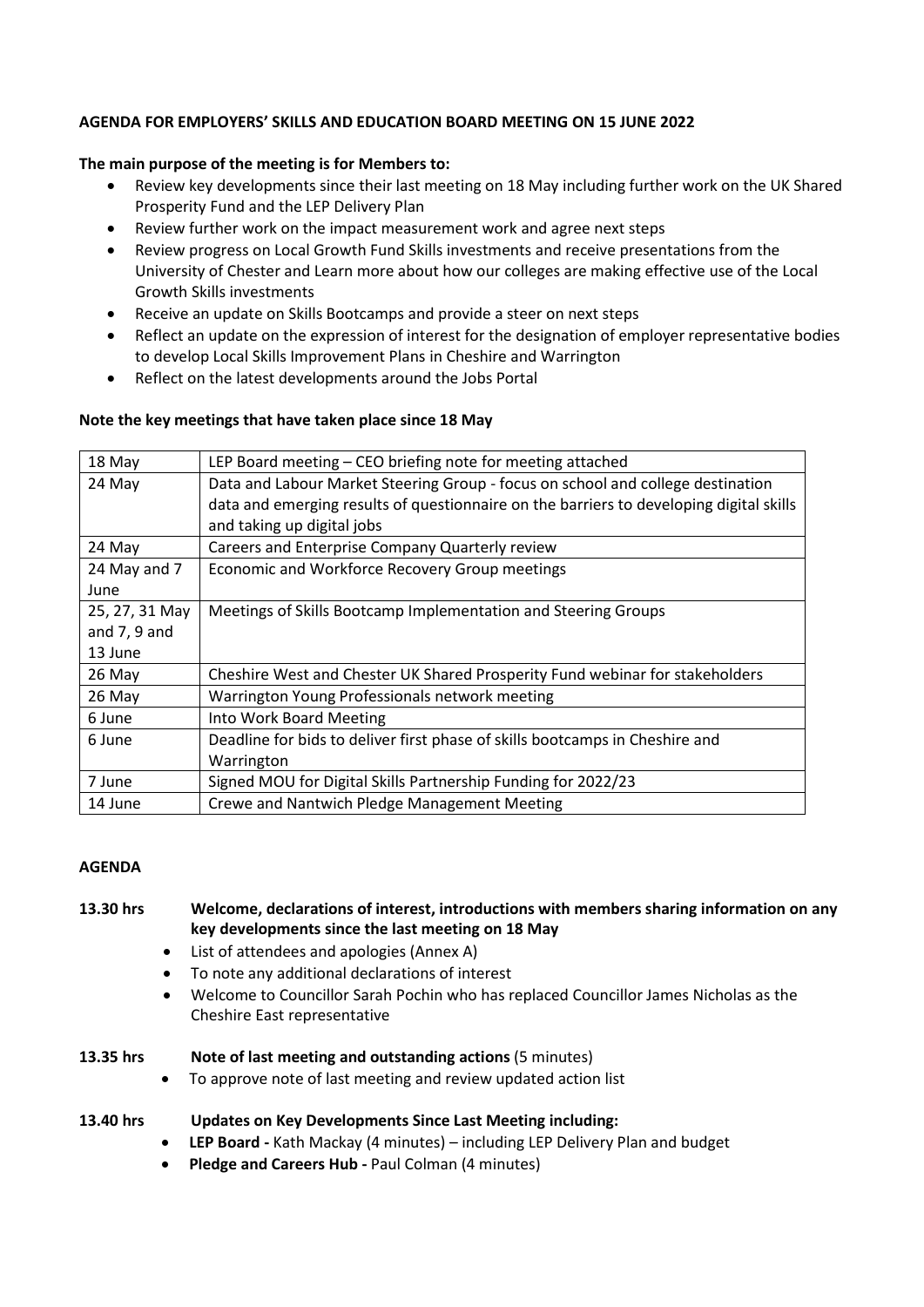- **Digital Skills Partnership** –Nicola Dunbar (4 minutes)
- **Accelerate** Kurt Allman and Phil Atkinson (4 minutes)
- **Institute of Technology** Dhesi (4 minutes)
- **Data and Labour Market Steering Group –** Pat Jackson (4 minutes) to invite views on the recent evaluation of data and labour market work where partners were very positive about the quality of work to date and the extent to which the work is informing and influencing local stakeholders but suggested that more could be done to further improve access to the information and to build the capacity of partners to make effective use of the information.

## **14.00 hrs Skills Bootcamps** (15 minutes)

- Pat Jackson and Sarah Williams to provide an update on skills bootcamp plans and reflect on how Members have helped to support the work
- Members to advise of the preparation of bids for October/November topics suggested to date include life sciences, rail engineering and maintenance, fibre optics

### **14.15 hrs Local Skills Improvement Plans** (10 minutes)

• Kath Mackay and Pat Jackson to update Members

### **14.25 hrs Skills Local Growth Fund investments (20 minutes)**

- Latest progress reports from projects Sarah Williams
- Update from University of Chester on their cyber security project Brian Fitzpatrick and Jane Pearson

### **14.45 hrs Impact Measures (30 minutes)**

- Kath Mackay and Pat Jackson to reflect on progress to date and suggested impact measures.
- Members to reflect on the challenge of the significant gender disparities in learning in ICT, Engineering, Health and Social Care, and Construction across all learning routes. Some occupations only draw on the talents of half of the population. Female participation in digital skills is too low at every level, for all ages. Members to comment on suggested impact measurements and key actions to address the challenge and action the required impact.

### **15.15 hrs Jobs Portal** (10 minutes)

• Sarah Williams to provide an update

### **15.25 hrs Any Other Business and Date of Next Meetings**

- **Date of next meeting** 13 July 2022
- Post-16 Qualifications at Level 2 consultation